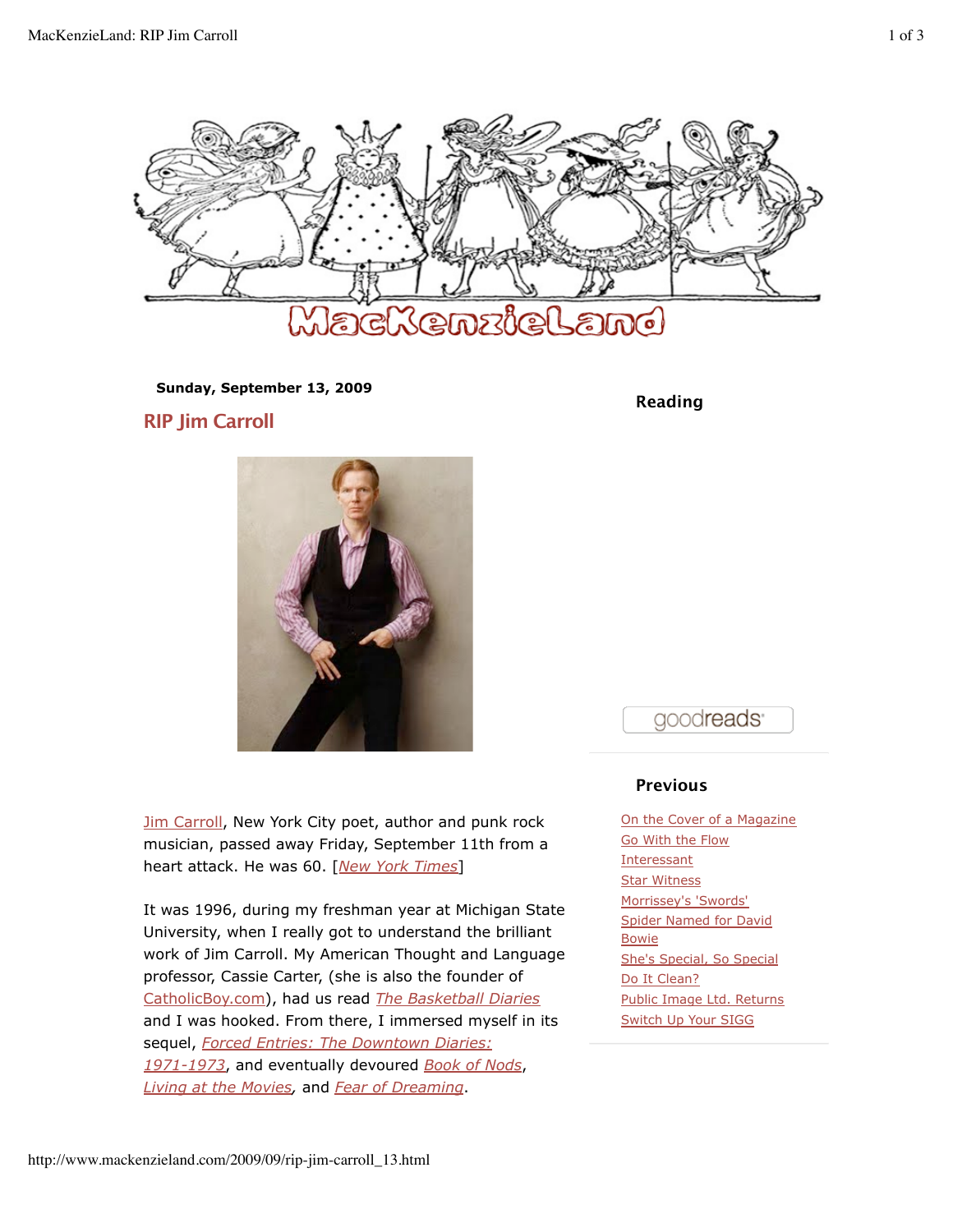But also, I remember hearing his best known punk song, "People Who Died," during my teenage years. My best friend and rock'n'roll partner in crime, Alyssa, and I thought Carroll possessed something different than all of the other punk legends we discovered during these impressionable years. As a singer, his swagger and his slinky vocal drawl was like no one else. As a writer, I appreciated his brutal, yet beautiful kind of honesty.

During the late '90s, I saw some of Jim's spoken-word performances; February 1998 at the Blind Pig in Ann Arbor, Michigan, and again at the Blind Pig in January 1999. It was at the '98 gig that he tested out the then unpublished "8 Fragments for Kurt Cobain" (found in *Void of Course*). It was there that I also had the distinct pleasure of spending an hour or so hanging with Carroll (thank you Cassie). He was incredibly kind, outgoing, and gracious enough to briefly speak with an excited, geeky fan as seen in the photo below.



I am so sad today. What a terrible loss. Bless you Jim Carroll.

Labels: Jim Carroll, RIP

posted by mackenzieland at  $7:05$  PM

## **3 Comments:**

It is a great loss but he had already left his tremendous impact on the world, so all is not lost.

By Chris R, at Monday, September 14, 2009